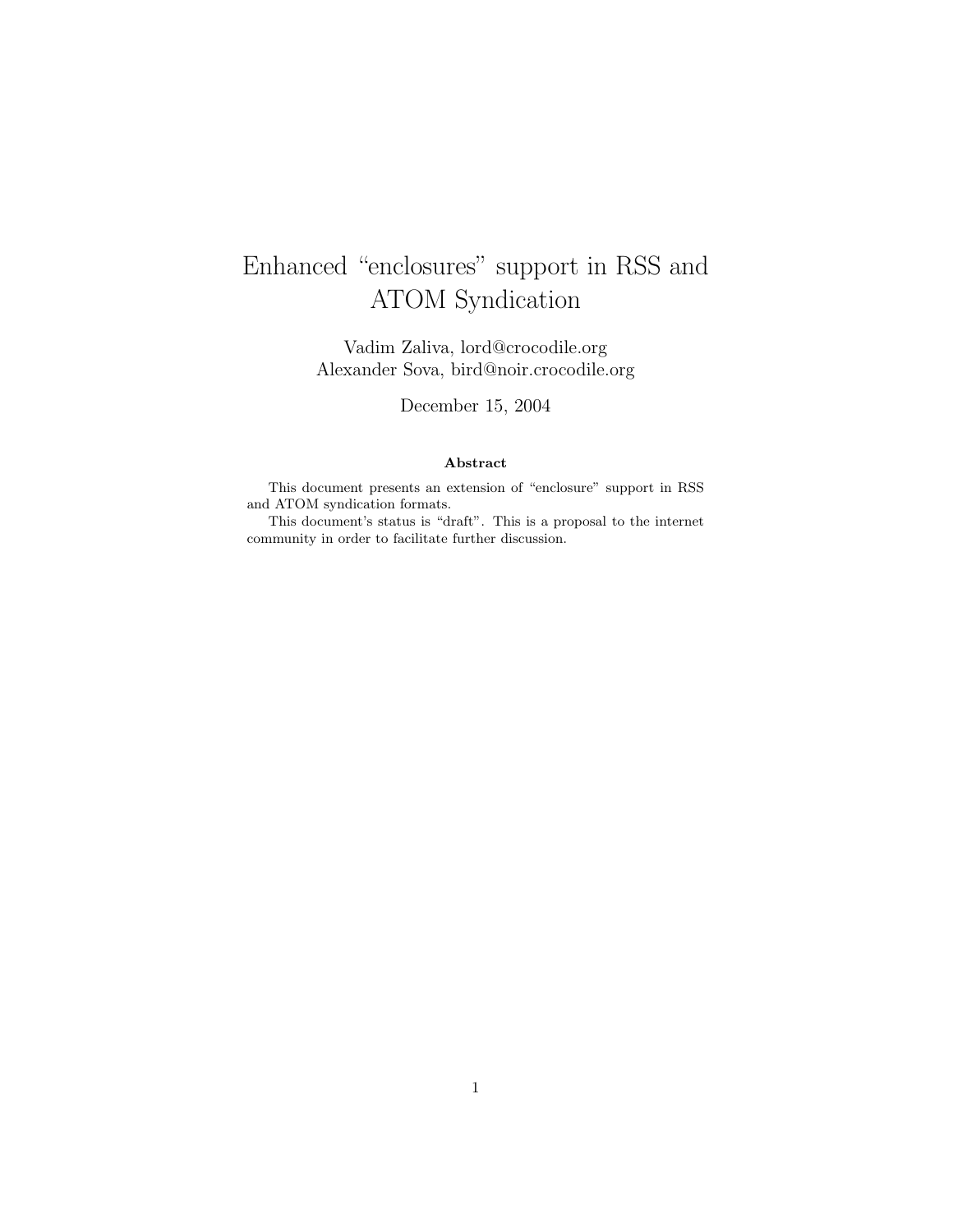## Contents

| 1        | <b>Acknowledgments</b>                                         | 3                       |
|----------|----------------------------------------------------------------|-------------------------|
| $\bf{2}$ | <b>Current Status or RSS enclosures</b><br>2.1<br>2.2<br>Goals | 3<br>3<br>3             |
| 3        | <b>Enhanced Enclosures</b>                                     | $\overline{\mathbf{4}}$ |
|          | 3.1                                                            | $\overline{4}$          |
|          | 3.2                                                            | 4                       |
|          | 3.3<br>Anatomy of "Composite" enclosure                        | $\overline{5}$          |
|          | 3.4                                                            | 6                       |
|          | 3.5                                                            | 6                       |
|          | 3.6                                                            | $\overline{7}$          |
| 4        | <b>Syntax Definition</b>                                       | 8                       |
|          | 4.1                                                            | 8                       |
|          | 4.2                                                            | 8                       |
|          | 4.3                                                            | 9                       |
| 5        | Differencies from existing "enclosures"                        | 9                       |
| 6        | <b>Examples</b>                                                | 9                       |
| 7        | Specifying additional metainformation                          | 13                      |
| 8        | <b>Related work</b>                                            | 13                      |
| 9        | <b>Further Plans</b>                                           | 13                      |
|          | <b>10 Contact Information</b>                                  | 13                      |
|          | 11 License                                                     | 14                      |
|          | <b>A XML Document Type Definition</b>                          | 15                      |
|          | <b>B</b> RDF Schema for Enclosures                             | 15                      |
|          | C Change Log                                                   | 18                      |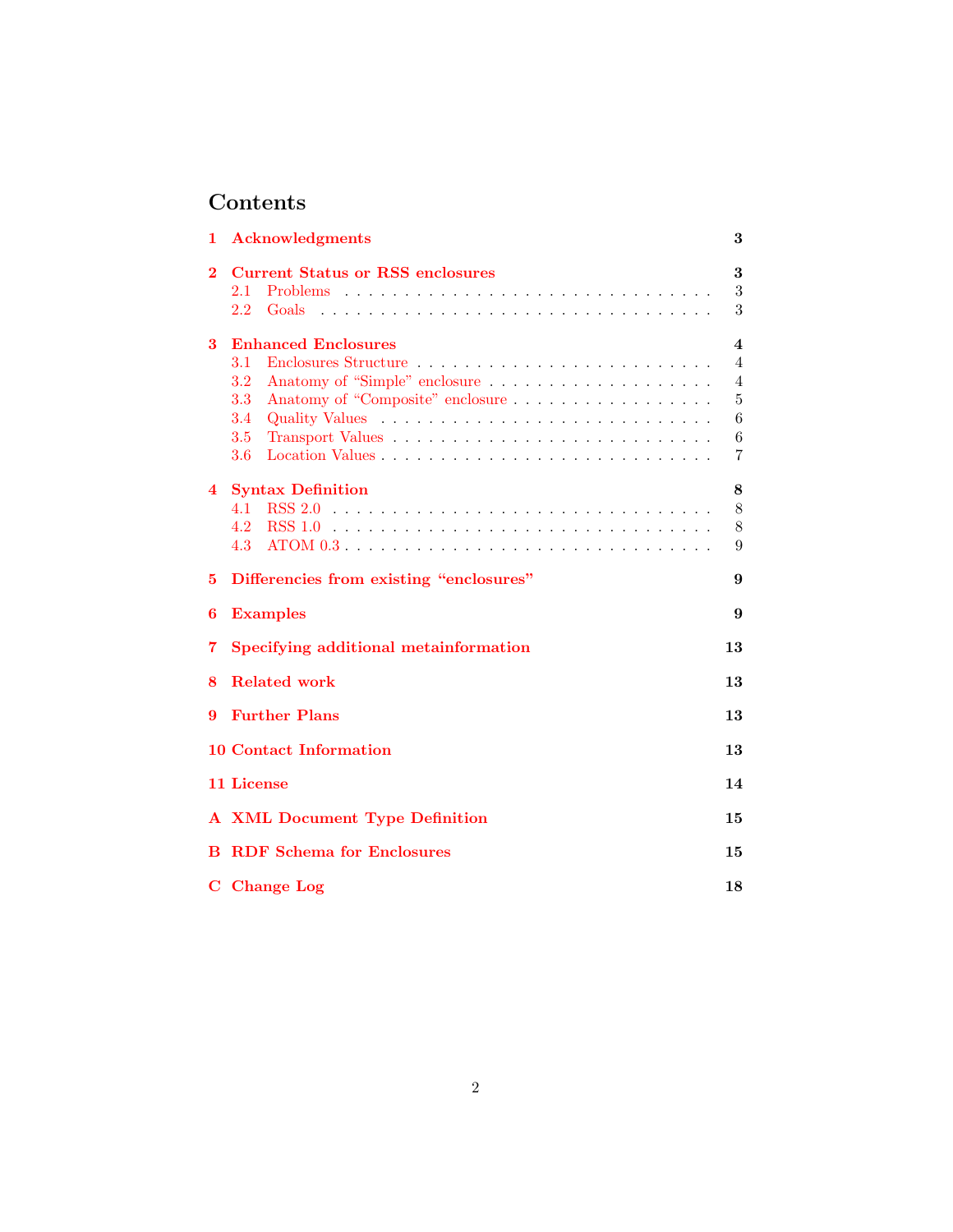### <span id="page-2-0"></span>1 Acknowledgments

This work is based upon the previous work of many people. Specifically, we would like to mention Dave Winer, original author of "enclosure" element in RSS 2.0 specification  $[5]$ . We have also borrowed many concepts and ideas from a variety of internet standards and proposals. Most of our sources are listed on page [14.](#page-13-2)

Many people provided valuable comments and suggestions. We would like to mention Suzan Foster, Reto Bachmann-Gmuer, Danny Ayers.

### <span id="page-2-1"></span>2 Current Status or RSS enclosures

Recently RSS format began to be used for the distribution of audio content (known as ["podcasting"\)](http://en.wikipedia.org/wiki/Podcasting). There are some emerging projects which consider the use of RSS/ATOM feeds for the distribution of video and other media.

RSS 2.0[\[5\]](#page-13-1) defines an "enclosure" element which is already supported by several RSS agregators and feed generators.

#### <span id="page-2-2"></span>2.1 Problems

In the course of using the "enclosure" element of RSS 2.0, several shortcoming were reported:

- It is only defined for RSS 2.0. There is no formal definition of similar element for RSS 1.0 and ATOM.
- It only allows simple flat lists of enclosures. It does not allow one to specify alternative formats, group enclosures, or specify relationships between them.
- It does not support any kind of non-abmbigous identification of individiual enclosures for the purpose of referencing them.
- It does not contain any means of specifying relationships between syndicated content and enclosure.
- It does not allow the specification of multiple alternative download locations.
- It does not allow the specification of download locations using file sharing protocols like BitTorrent.

#### <span id="page-2-3"></span>2.2 Goals

In this document we will propose new, enhanced syntax for RSS "enclosures" which will address problems with the current "enclosure" element.

This new syntax should not conflict with the exiting one. Thus, RSS feed will be capable of containing both old and new-style enclosure definitions.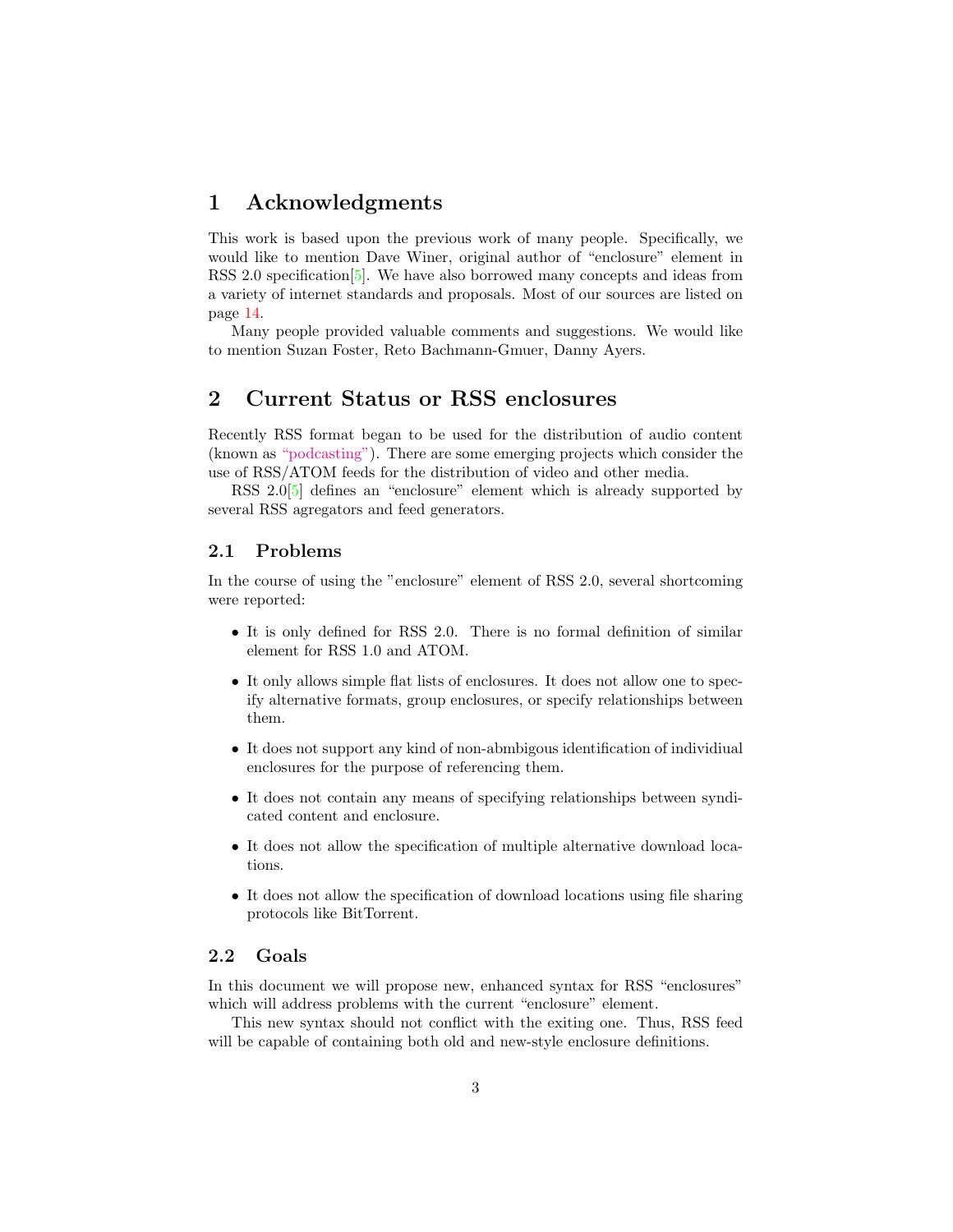It should also be simple to implement, and be defined for both 1.0 and 2.0 versions of RSS and ATOM.

We will attempt to model it on existing, proven internet standards.

### <span id="page-3-0"></span>3 Enhanced Enclosures

#### <span id="page-3-1"></span>3.1 Enclosures Structure

We will distiguish here between Simple and Composite enclosures. Simple enclosure will define a single external element, while Composite enclosure will have an internal structure and will be capable of containing other *Simple* or Composite elements.

An RSS "item" or ATOM "entry" element could contain multiple Simple or Composite enclosure elements. If more than one such element is included under either "item" or "atom:entry", then they are considered to be part of an implied Composite enclosure with kind "mixed" (see section [3.3\)](#page-4-0).

All enclosure elements are defined in separate namespace. We will use 2 namepsaces: one for RSS 2.0 enclosure syntax and another for for RSS 1.0. Respective namsepace defintions are:

```
xmlns:enc="http://crocodile.org/ns/rss/2.0/enclosures"
xmlns:enc1="http://crocodile.org/ns/rss/1.0/enclosures"
```
### <span id="page-3-2"></span>3.2 Anatomy of "Simple" enclosure

Simple enclosures use the "Enclosure" element name and have the following attributes: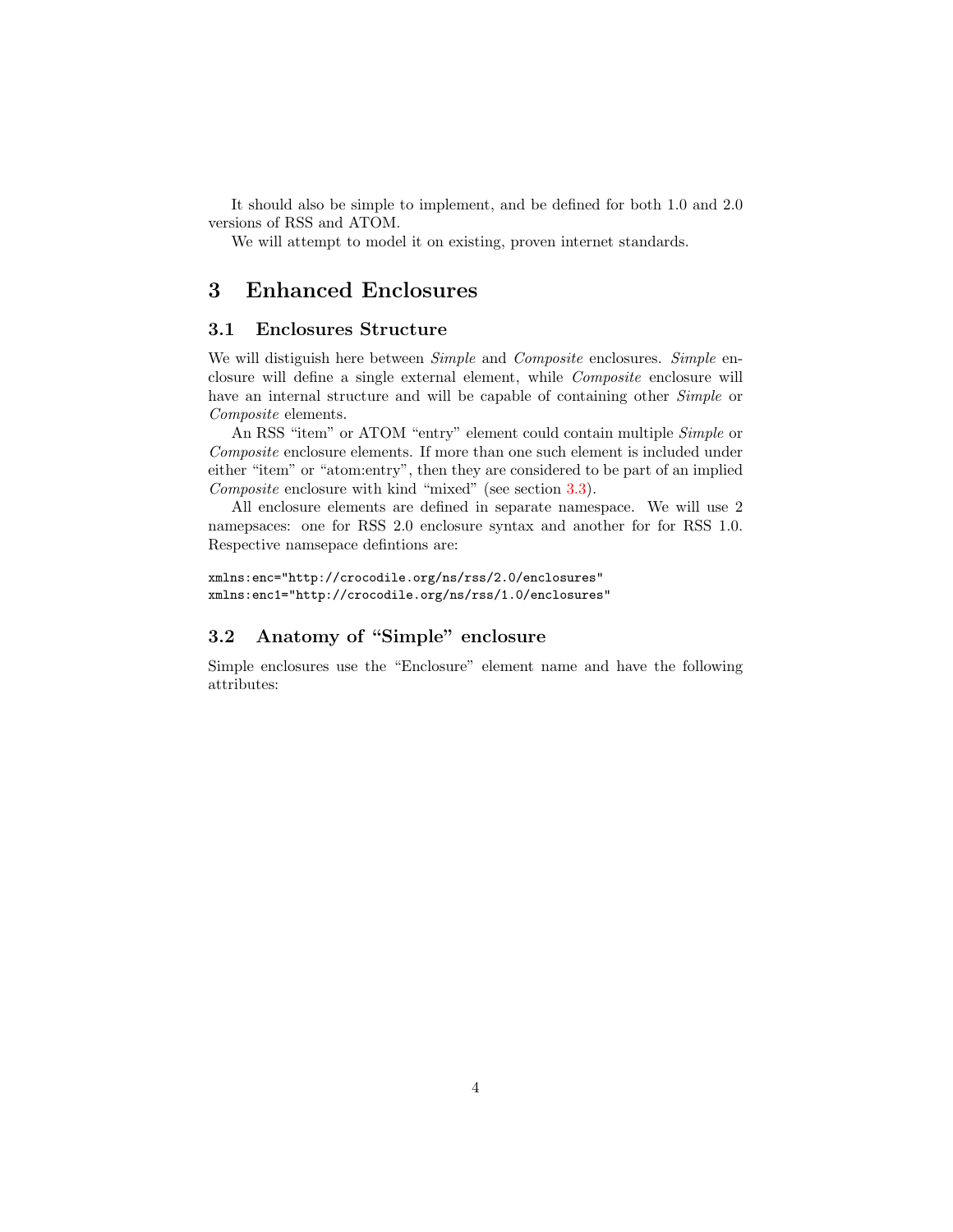| Attribute    | Mandatory | Description                                            |
|--------------|-----------|--------------------------------------------------------|
| url          | mandatory | URL of a file represented by this enclosure            |
| type         | mandatory | Media Type <sup>[9]</sup> of a data                    |
| transport    | mandatory | Specifies what transport should be used to             |
|              |           | download content. (see section 3.5 for details)        |
| location     | optional  | Spatial location of enclosure source (see sec-         |
|              |           | tion 3.6 for details)                                  |
| length       | optional  | Content length of the data                             |
| rel          | optional  | This attribute describes the relationship of the       |
|              |           | enclosing element ("item", "atom:entry" or             |
|              |           | "Enclosures") to the anchor specified by the           |
|              |           | url attribute. The value of this attribute is a        |
|              |           | space-separated list of link types.                    |
| quality      | optional  | Relative quality factor. Quality factors allow         |
|              |           | the user or user agent to indicate the relative        |
|              |           | degree of preference for that media, using the         |
|              |           | value scale from $0$ to $1$ (see section $3.4$ for de- |
|              |           | tails). The default value is 1.                        |
| $Content-ID$ | optional  | Unique identifier of this enclosure (must              |
|              |           | be unique within "item" or "atom:entry").              |
|              |           | ("cid" URL schema $[11]$ could be used).               |
| description  | optional  | Human-readable brief description of the enclo-         |
|              |           | sure contents.                                         |

 $Simple$  enclosure is not allowed to have sub-elements.

### <span id="page-4-0"></span>3.3 Anatomy of "Composite" enclosure

Composite enclosures use the "Enclosures" (plural) element name and have the following attributes:

| Attribute   | Mandatory | Description                                           |
|-------------|-----------|-------------------------------------------------------|
| kind        | optional  | <i>kind</i> of enclosure - specifies the relationship |
|             |           | between sub-elements (see below)                      |
| rel         | optional  | This attribute describes the relationship of the      |
|             |           | enclosing element ("item", "atom:entry" or            |
|             |           | another "Enclosures") to this enclosure. The          |
|             |           | value of this attribute is a space-separated list     |
|             |           | of link types.                                        |
| Content-ID  | optional  | Unique identifier of this enclosure<br>(must)         |
|             |           | be unique within "item" or "atom:entry").             |
|             |           | ("cid" URL schema $[11]$ could be used).              |
| description | optional  | Human-readable brief description of the enclo-        |
|             |           | sure contents                                         |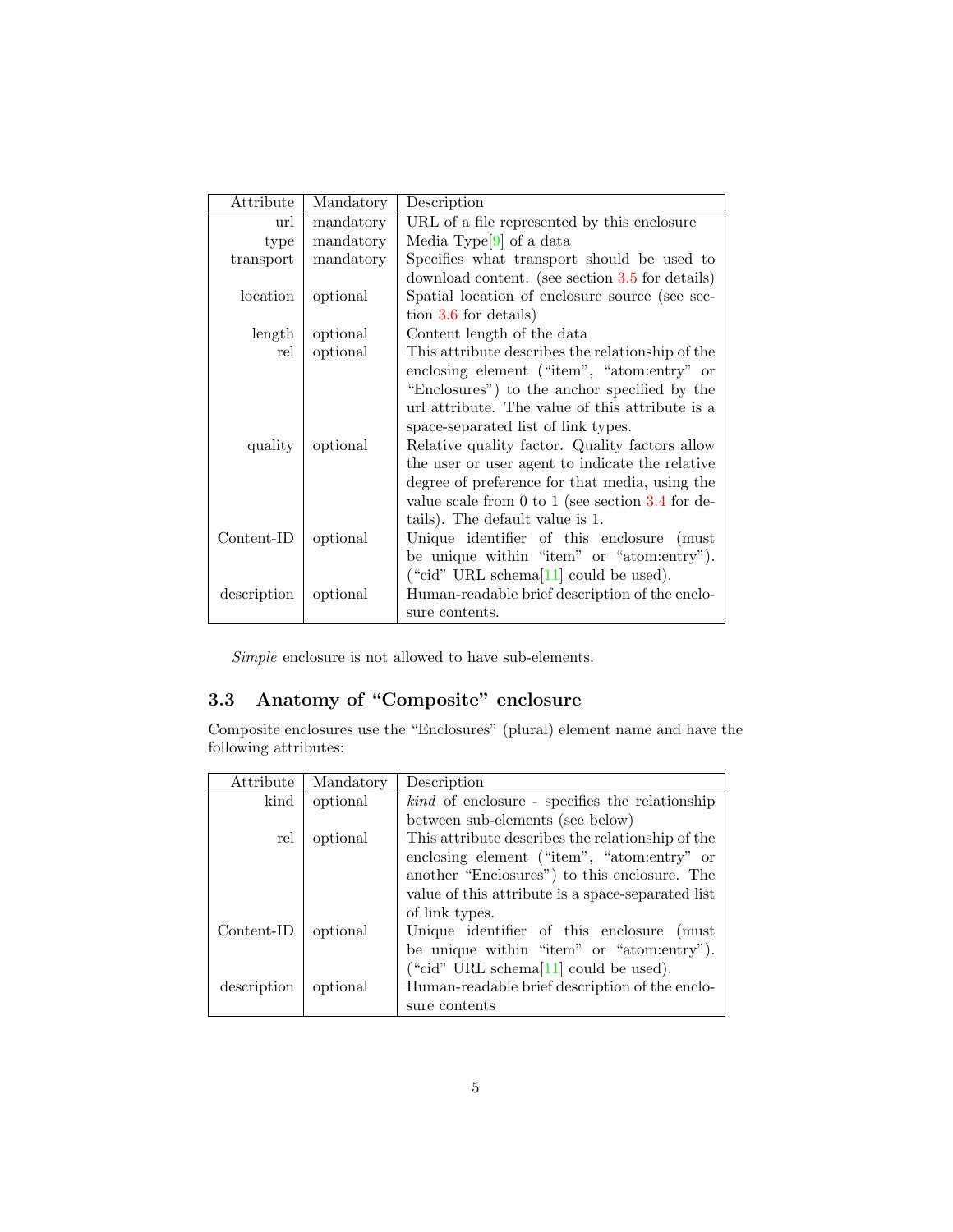Composite enclosures should have one or more nested "Enclosure" or "Enclosures" elements.

The "kind" attribute specifies the relationship between sub-elements of this composite enclosure. Defined values are:

- parallel: This value recommends the display of all sub-elements simultaneously on both hardware and software that are capable of doing so. However, composing agents should be aware that some readers may lack this capability and will therefor show the sub-elements serially instead.
- mixed: This value specifies that sub-elements are independent. The order is important and, if possible, they should be shown in the order in which they appear.
- alternative: This value specifies that all sub-elements represent alternative versions of the same information. Systems should recognize that the content of the various sub-elements are interchangeable. Systems should choose the "best" type based on local environment and references, in some cases even through user interaction. The first element is considered to be default or preferred, and the order of remaining elements is not significant. All elements including the first could have a "quality" attribute which could be used to decide which element to show (see section [3.4\)](#page-5-0). In general, it is recommended that preferred element be used (if it is in format client software understands) even if there are elements with a higher "quality" factor. It is assumed that the feed author has choosen it as as reasonable compromise between quality and required bandwidth.

Additional user-defined values of the "kind" attribute are allowed, but their name should start with an "x-" prefix. For example, "x-random". When an RSS reader encounters a user-defined enclosure "kind" which it does not know how to handle, it should treat the enclosure as "mixed".

If "kind" was not specified, "mixed" is implied.

#### <span id="page-5-0"></span>3.4 Quality Values

Alternative enclosures (ones inside the "Enclosures" element with "kind" equals to "alternative") use short "floating point" numbers to indicate their relative importance ("weight"). A weight is a normalized real number in the range 0 through 1, where 0 is the minimum value and 1 the maximum.

Composing agents must not generate more than three digits after the decimal point. User configuration of these values should also be limited in this fashion.

#### <span id="page-5-1"></span>3.5 Transport Values

Each enclosure has a URL of data represented by this enclosure. Usually this information is sufficient to download it. In most cases URL schema (e.g "http:" or "ftp:") detrmines download protocol.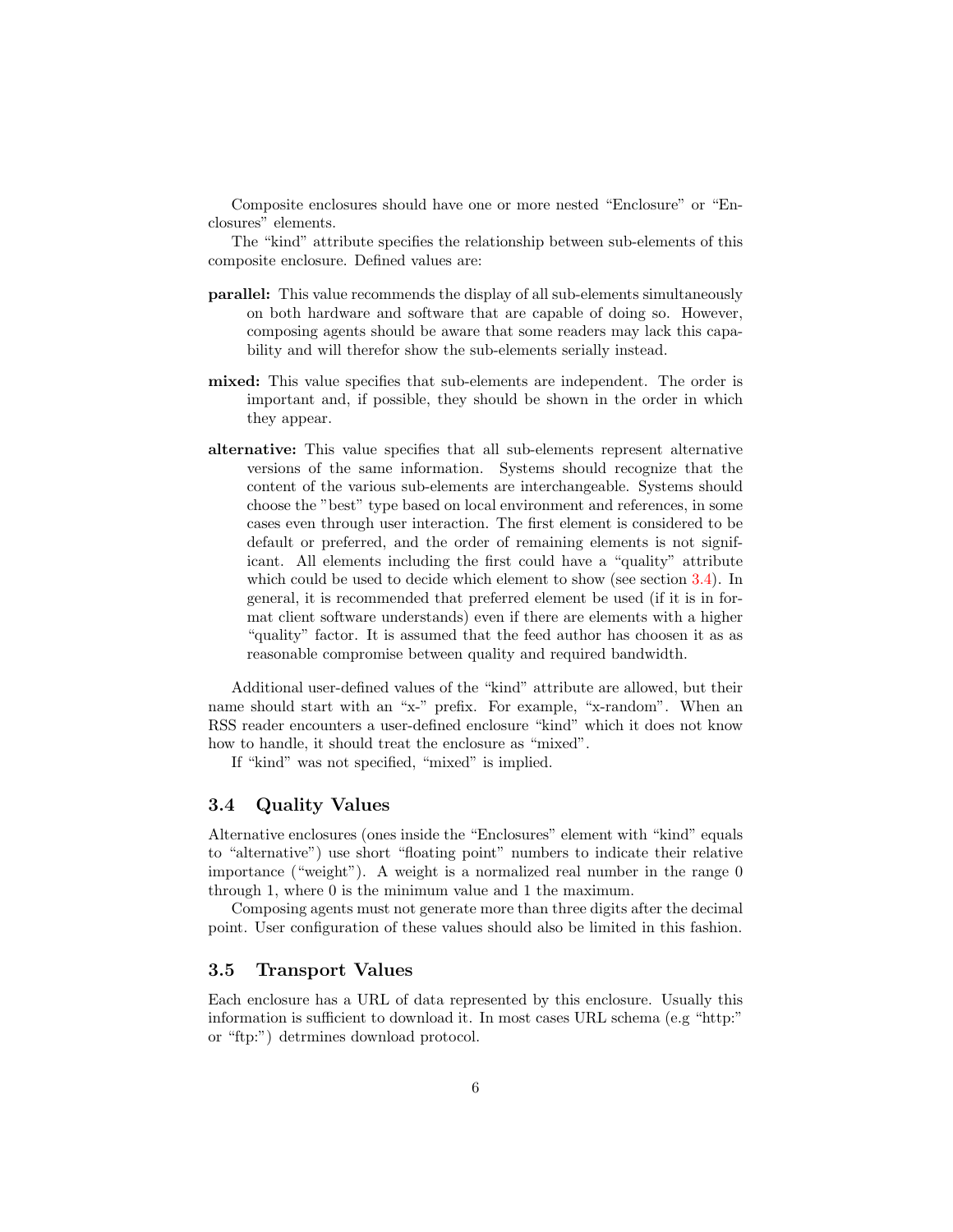However some file sharing technologies (most notably "BitTorrent") use special "seed" file which should be downloaded first. This "seed" file contains additional infromation on how real content should be downloaded. This file will be specified by a regular "http:" or "ftp:" URL. However, it is important for a client application processing enclosures to determine if both enclsoure content type and transport protocol are supported. In particular, in the case of multiple alternative enclosures it could be used in the decision process to select which one of them will be downloaded.

The goal of the transport attribute is to provide information about the transport type used to download this enclosure. The value of this attribute would be the content type of a "seed" file (e.g. "application/x-bittorrent" for Bit-Torrent). It should not be confused with the "type" attribute, which would specify content type of actual content ultimately downloaded via this protocol (e.g. "audio/x-realaudio").

The "transport" attribute is optional, and may be omitted in cases where a download URL points directly to the data, not to "seed" file (e.g. direct "http:", "ftp" downloads or "ed2k:" URLs). If omitted, it defaults to the value of "type" attribute.

#### <span id="page-6-0"></span>3.6 Location Values

This proposal makes provisions for mirroring enclosure data on several servers, which can possibly be located in different geographical regions. This would allow one to distribute traffic among them and optmize download performance by choosing a server located near the client.

The "location" attribute could be used to specify spatial location (a place name or geographic co-ordinates) of a server providing enclosure data. This specification does not impose format of this attribute. However it is recommended to use some well-known format or name from common vocabulary. In RSS 2.0 the value must be a single string. In RSS 1.0 "location" property could belong to any well-known RDF class representing spatial information. Examples of usable formats are:

| Format                              | Compatible RSS versions |
|-------------------------------------|-------------------------|
| WGS 84 Geographic Point URI Space   | $1.0$ and $2.0$         |
| Getty Thesaurus of Geographic Names | $1.0$ and $2.0$         |
| "address:" URI Scheme               | $1.0$ and $2.0$         |
| An RDF Geo vocabulary               | 1.0                     |
| RDFMap                              | 1.0                     |
| <b>DCMI</b> Point Encoding Scheme   | $1.0$ and $2.0$         |

In the future, we hope that some of these (or other) formats will emerge as de-facto standards for specifying spatial information in RSS feeds.

The "location" property is optional. If not specified, the client should chose any listed download location randomly.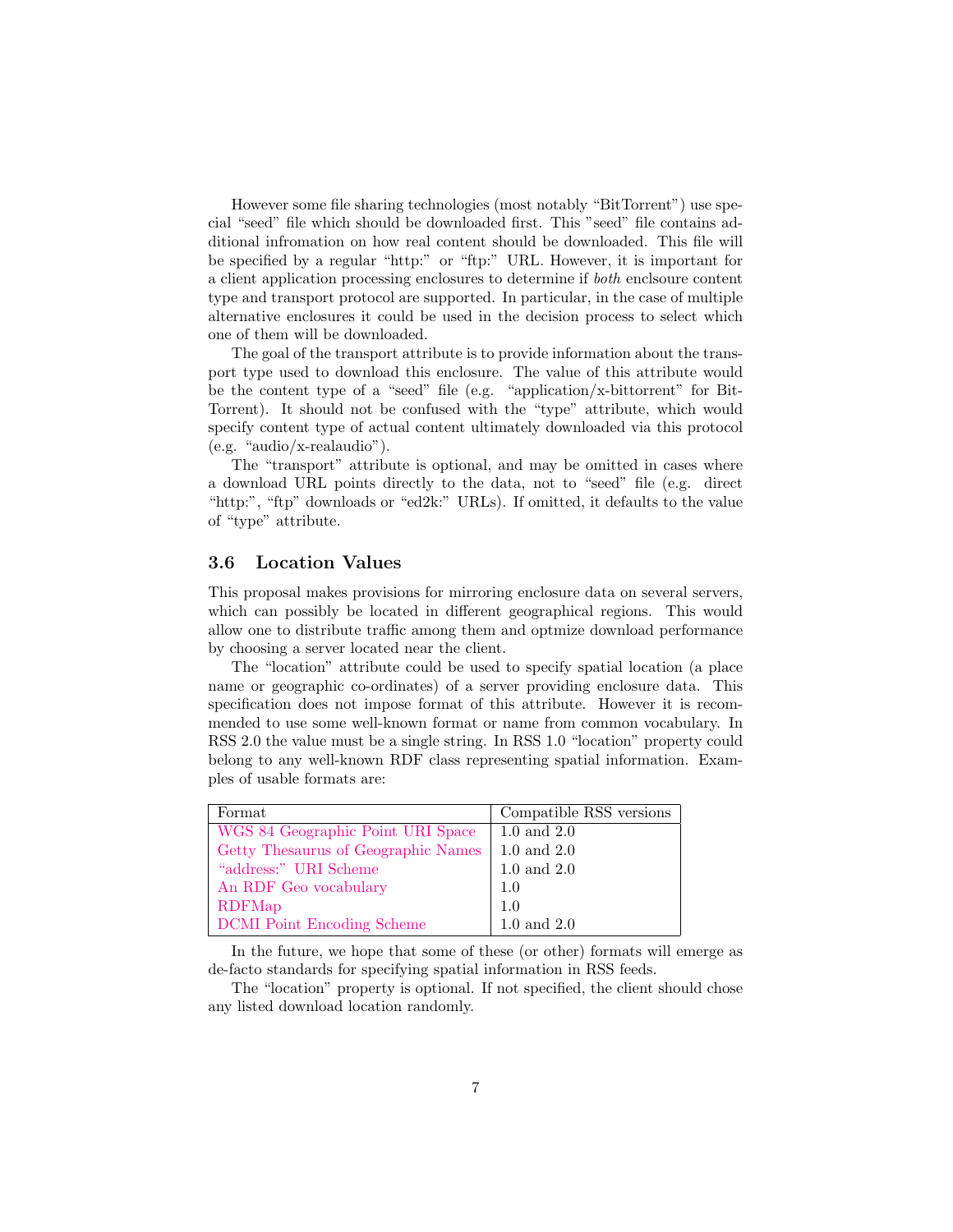### <span id="page-7-0"></span>4 Syntax Definition

#### <span id="page-7-1"></span>4.1 RSS 2.0

Using the RSS 2.0 extension mechanism, we suggest that RSS 2.0 feed producers use "enc:Enclosure" and "enc:Enclosures" elements as described above by using the following namespace definition:

#### xmlns:enc="http://crocodile.org/ns/rss/2.0/enclosures"

These elements should be inserted in the feed under the "item" element and should follow the DTD definition included in appendix [A.](#page-14-0)

New elements will not conflict with the existing RSS 2.0 "enclosure" element, since they will be using a different namespace.

#### <span id="page-7-2"></span>4.2 RSS 1.0

We propose a new RSS 1.0 module: "mod\_enclosures". This module will use the following namespace definition:

#### xmlns:enc1="http://crocodile.org/ns/rss/1.0/enclosures"

It uses RDF vocabulary formally defined by RDF schema[\[4\]](#page-13-5) included in appenix [B.](#page-14-1)

To specify item enclosures new "enc1:enclosures" property of "item" node is added, which points to "enc1:Enclosure" or "enc1:Enclosures" node with same semantics as in RSS 2.0, but expressed in accordance with RDF/XML syntax.

In the table below you can find correspondence between RSS 2.0 attributes and RDF properties:

| Enclosure Type    | RSS 2.0 Attribute | RSS 1.0 RDF Property |
|-------------------|-------------------|----------------------|
| Simple, Composite | enc:Content-Id    | rdf:about            |
| Simple, Composite | enc:rel           | enc1:rel             |
| Simple, Composite | enc:description   | enc1:description     |
| Simple            | enc:url           | enc1:url             |
| Simple            | enc:type          | enc1:type            |
| Simple            | enc:transport     | enc1:transport       |
| Simple            | enc:location      | enc1:location        |
| Simple            | enc: length       | enc1:length          |
| Simple            | enc:quality       | enc1:quality         |
| Composite         | kind              | see below            |

Composite enclosures also have the property "enc1:children" pointing to containers with sub-enclosures.

The RSS 2.0 "kind" attribute is expressed via specialized container types pointed by "enc1:children" property. The following table shows correspondence between "enc:kind" attribute values and RDF containers: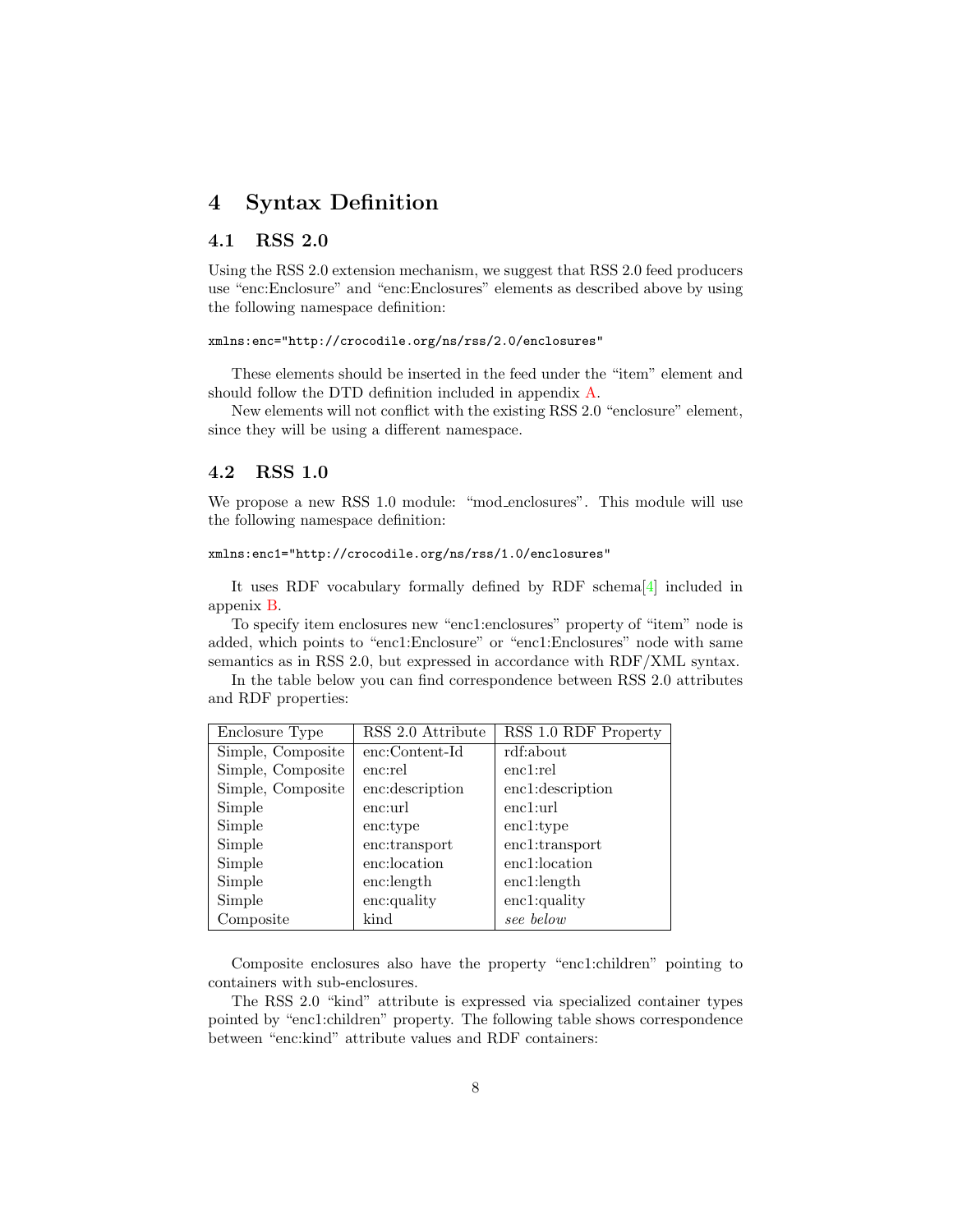| $RSS 2.0$ "kind" | RSS 1.0 RDFS Class                       |
|------------------|------------------------------------------|
| parallel         | enc1:Parallel                            |
| mixed            | rdf:Seq                                  |
| alternative      | rdf:Alt                                  |
| $user-defined$   | user-defined subclass of rdfs: Container |

Example of RSS 1.0 feed with enclosures could be seen at page [11.](#page-8-2)

#### <span id="page-8-0"></span>4.3 ATOM 0.3

At the time of this writing, the current ATOM format specification[\[6\]](#page-13-6) does not yet define an extensibility model for the format. Once one is defined, we will be able to discuss the integration of the enclosures proposal into it.

### <span id="page-8-1"></span>5 Differencies from existing "enclosures"

Proposed enclosures syntax differs from the existing RSS 2.0 enclosures already used by many aggregators.

While we were unable to produce full backward compatibility, we tried to model new syntax as closely as possible to the old syntax so as to ease the migration path for RSS software vendors.

In its simplest form, any existing RSS 2.0 enclosure could be converted to one conforming to this proposal simply by using the appropriate XML namespace as described in section [4.1](#page-7-1) and using "Enclosure" element name starting with upper case letter.

New syntax should not conflict with the exiting syntax in RSS 2.0, since it uses its own XML namespace. Thus, a feed could contain both old and new-style enclosure definitions.

### <span id="page-8-2"></span>6 Examples

The following is an example of a simple enclosure for one MPEG audio file for RSS 2.0 feed:

```
<enc:Enclosure
   enc:url="http://www.crocodile.org/sounds/matrosi.mp3"
   enc:length="1939570"
   enc:type="audio/mpeg" />
```
The following example shows two unrelated audio enclosures. They will be played in order they appear.

```
<enc:Enclosures kind="mixed">
  <enc:Enclosure
```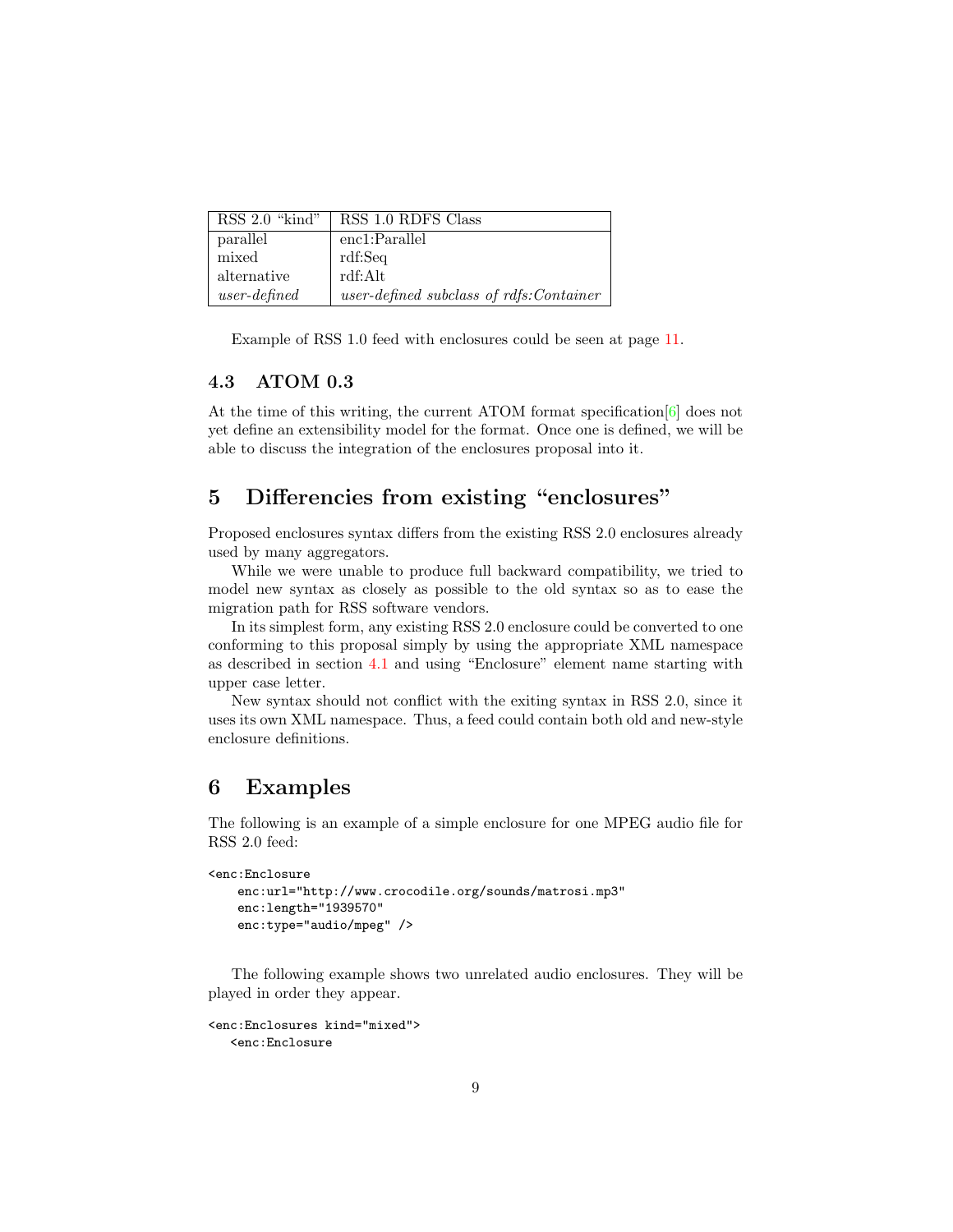```
enc:url="http://www.crocodile.org/sounds/matrosi.mp3"
      enc:length="1939570"
      enc:type="audio/mpeg" />
      enc:Content-ID="foo1@bar.net" />
  <enc:Enclosure
      enc:url="http://www.crocodile.org/sounds/ya_segodnya_smeus_nad_soboi.mp3"
      enc:length="1691400"
      enc:Content-ID="foo2@bar.net"
      enc:type="audio/mpeg" />
</enc:Enclosures>
```
An example of composite enclosure for audio files in several alternate formats (with "MP3" being default and most preferable and "WAV" least preferable). Some of files are offered via BitTorrent protocol for download. One file is distributed from two servers, one in US and one in Ukraine. Please note that most preffered format is "mp3" downloaded via BitTorrent.

```
<enc:Enclosures kind="alternative">
```

```
<enc:Enclosure
      enc:url="http://www.crocodile.org/sounds/matrosi.mp3.torrent"
      enc:transport="application/x-bittorrent"
      enc:length="1939570"
      enc:type="audio/mpeg" />
  <enc:Enclosure
      enc:url="http://www.crocodile.org/sounds/matrosi.mp3"
      enc:length="1939570"
      enc:type="audio/mpeg" />
  <enc:Enclosure
      enc:url="http://www.crocodile.org/sounds/matrosi.wav"
      enc:length="8551650"
      enc:quality="0.8"
      enc:location="San Francisco, California, USA"
      enc:type="audio/x-wav" />
  <enc:Enclosure
      enc:url="http://www.crocodile.org.ua/sounds/matrosi.wav"
      enc:length="8551650"
      enc:quality="0.8"
      enc:location="Kiev, Ukraine"
      enc:type="audio/x-wav" />
  <enc:Enclosure
      enc:url="http://www.crocodile.org/sounds/matrosi.ra"
      enc:length="387116"
      enc:quality="0.9"
      enc:type="audio/x-realaudio" />
</enc:Enclosures>
```
The following example, in addition to providing an audio file in multiple alternative formats, also specifies an image (artist photo) which should be shown simultaneously with audio playback: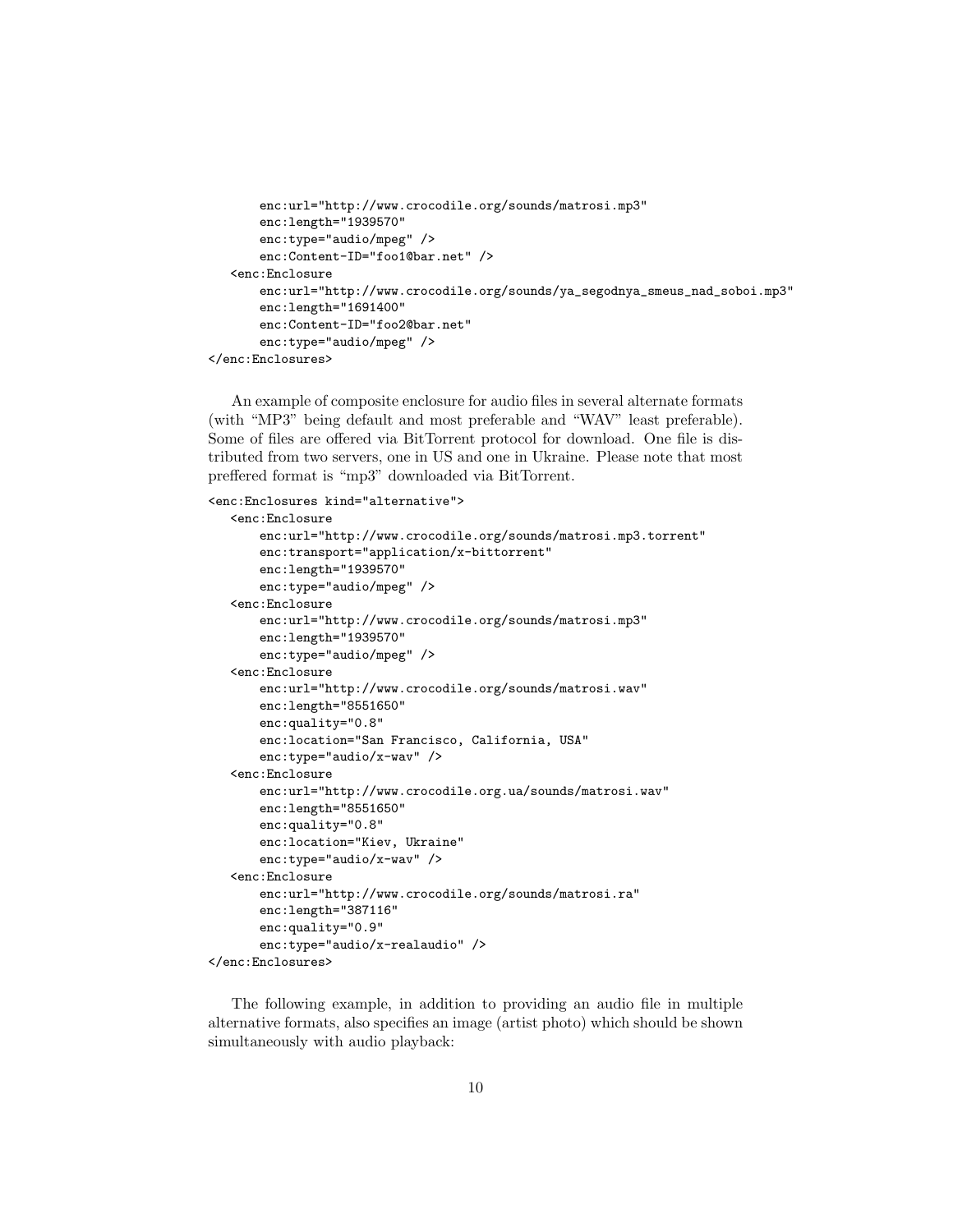```
<enc:Enclosures kind="parallel">
   <enc:Enclosures kind="alternative">
       <enc:Enclosure
          enc:url="http://www.crocodile.org/sounds/matrosi.mp3.torrent"
          enc:transport="application/x-bittorrent"
          enc:length="1939570"
          enc:type="audio/mpeg" />
      <enc:Enclosure
         enc:url="http://www.crocodile.org/sounds/matrosi.mp3"
         enc:length="1939570"
         enc:type="audio/mpeg" />
      <enc:Enclosure
          enc:url="http://www.crocodile.org/sounds/matrosi.wav"
          enc:length="8551650"
         enc:quality="0.8"
          enc:location="San Francisco, California, USA"
          enc:type="audio/x-wav" />
      <enc:Enclosure
         enc:url="http://www.crocodile.org.ua/sounds/matrosi.wav"
          enc:length="8551650"
         enc:quality="0.8"
         enc:location="Kiev, Ukraine"
         enc:type="audio/x-wav" />
      <enc:Enclosure
         enc:url="http://www.crocodile.org/sounds/matrosi.ra"
          enc:length="387116"
          enc:type="audio/x-realaudio" />
  </enc:Enclosures>
   <enc:Enclosure
      enc:url="http://www.crocodile.org/vertinsky/Portrait.jpeg"
      enc:length="21713"
      enc:type="image/jpeg" />
</enc:Enclosures>
```
#### Example of RSS 1.0 feed with the same enclosure using RDF/XML syntax:

```
<?xml version="1.0" encoding="iso-8859-1"?>
<!DOCTYPE rdf:RDF [<!ENTITY ex "http://crocodile.org/ns/rss/1.0/enc/ex/">]>
<rdf:RDF xmlns="http://purl.org/rss/1.0/"
xmlns:rdf="http://www.w3.org/1999/02/22-rdf-syntax-ns#"
xmlns:rdfs="http://www.w3.org/2000/01/rdf-schema#"
xmlns:dcterms="http://purl.org/dc/terms/"
xmlns:enc1="http://crocodile.org/ns/rss/1.0/enclosures">
    <channel rdf:about="&ex;news.rdf">
<title>FOO news</title>
        <link>&ex;news.rdf</link>
         <description>Foo company news.</description>
<items>
<rdf:Seq>
                <rdf:li rdf:resource="&ex;#2003-03-05-13:42:00" />
    </rdf:Seq>
</items>
</channel>
    <item rdf:about="&ex;#2003-03-05-13:42:00">
<title>Vertinsky Music</title>
<enc1:enclosures rdf:resource="&ex;#enclosures_top" />
   </item>
```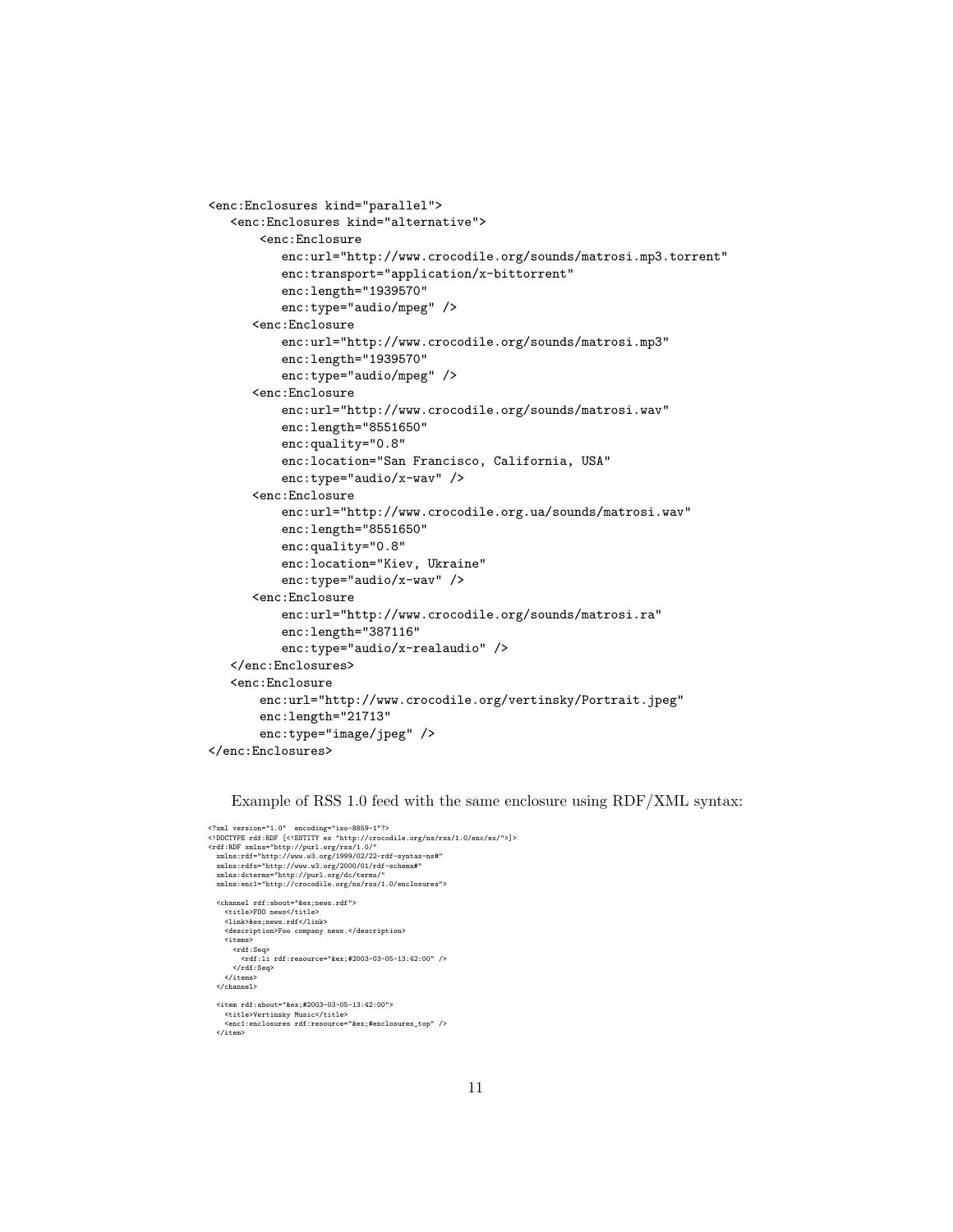```
<enc1:Enclosures rdf:about="&ex;#enclosures_top">
     <enc1:children>
<enc1:Parallel>
             <rdf:li rdf:resource="&ex;#Portrait.jpeg" />
<rdf:li rdf:resource="&ex;#enclosures_music" />
 </enc1:Parallel>
</enc1:children>
</enc1:Enclosures>
 <enc1:Enclosures rdf:about="&ex;#enclosures_music">
<enc1:children>
<rdf:Alt>
             <rdf:li rdf:resource="&ex;#matrosi.mp3.torrent" /><br><rdf:li rdf:resource="&ex;#matrosi.mp3" /><br><rdf:li rdf:resource="&ex;#matrosi.na" /><br><rdf:li rdf:resource="&ex;#matrosi.ra" /><br><rdf:li rdf:resource="&ex;#matrosi.wav-ua" /
 </rdf:Alt>
</enc1:children>
</enc1:Enclosures>
 <enc1:Enclosure
rdf:about="&ex;#Portrait.jpeg"
enc1:url="http://www.crocodile.org/vertinsky/Portrait.jpeg"
enc1:length="21713"
enc1:type="image/jpeg"/>
<enc1:Enclosure
           rdf:about="&ex;#matrosi.mp3"
enc1:url="http://www.crocodile.org/sounds/matrosi.mp3"
enc1:length="1939570"
enc1:type="audio/mpeg"/>
 %enc1:Enclosure<br>
rdf:about="&ex;#matrosi.mp3.torrent"<br>
enc1:url="http://www.crocodile.org/sounds/matrosi.mp3.torrent"<br>
enc1:tength="1939570"<br>
enc1:type="audio/mpeg"<br>
enc1:transport="application/x-bittorrent"/>
 <enc1:Enclosure
           rdf:about="&ex;#matrosi.ra"
enc1:url="http://www.crocodile.org/sounds/matrosi.ra"
enc1:length="387116"
enc1:quality="0.9"
enc1:type="audio/x-realaudio"/>
   <enc1:Enclosure"&ex;#matrosi.wav-us"<br>
enc1:url="http://www.crocodile.org/sounds/matrosi.wav"<br>
enc1:url="http://www.crocodile.org/sounds/matrosi.wav"<br>
enc1:location>"651650"<br>
enc1:type="audio/x-wav"><br>
<enc1:location>
                      <dcterms:Point>
<rdfs:label>San Francisco</rdfs:label>
<rdf:value>
                                             name=San Francisco, CA, USA; east=-122.4167; north=37.7667
                              </rdf:value>
           </dcterms:Point>
</enc1:location>
  </enc1:Enclosure>
   <enc1:Enclosure
rdf:about="&ex;#matrosi.wav-ua"
           enc1:url="http://www.crocodile.org.ua/sounds/matrosi.wav"
enc1:length="8551650"
enc1:quality="0.8"
           enc1:type="audio/x-wav">
<enc1:location>
<dcterms:Point>
                              <rdfs:label>Kiev</rdfs:label>
                              <rdf:value>
                                name=Kiev, Ukraine; east=30.5167; north=50.4333
</rdf:value>
           </dcterms:Point>
</enc1:location>
  </enc1:Enclosure>
```
 $\langle \text{rdf:RDF} \rangle$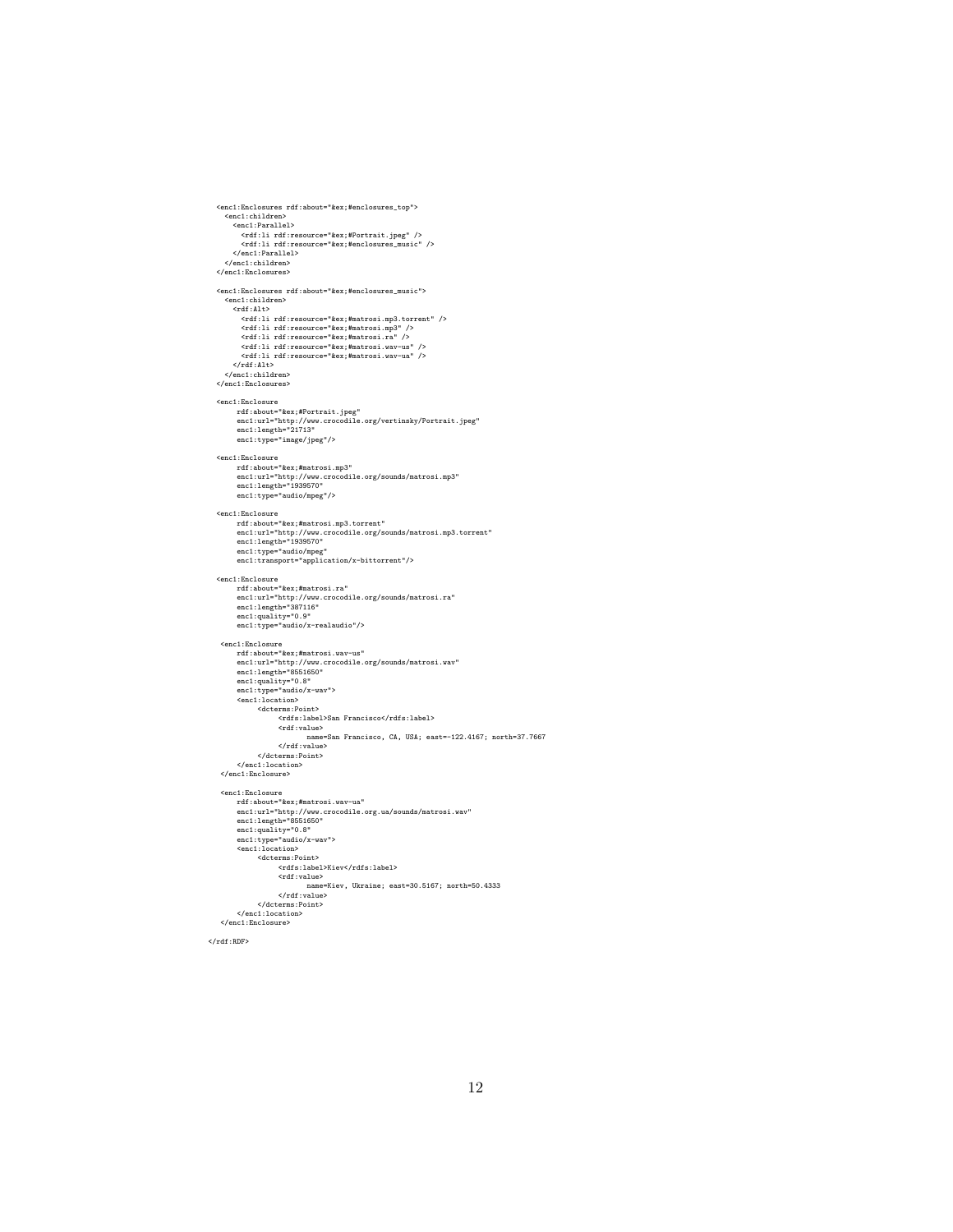### <span id="page-12-0"></span>7 Specifying additional metainformation

While proposed enclosures syntax allows one to reference rich media content in various formats, it has a very limited means of controlling presentation.

For better presentation control, some additional mechanism should be used in addition to this proposal. For example, Synchronized Multimedia Integration Language<sup>[\[15\]](#page-13-7)</sup>, which allows authors to write interactive multimedia presentations, describe the temporal behavior of a multimedia presentation, associate hyperlinks with media objects, and describe the layout of the presentation on a screen. We suggest attaching an SMIL document as one of the enclosures, referencing other enclosures via their Content-IDs.

Another approach would be to extend enclosure elements introduced in this document with additional properties containing additional metadata.

RSS 2.0 enclosure elements could be extended with additional attributes and sub-elements, provided such attributes and sub-elements are defined in separate XML namespace.

RSS 1.0 enclosure elements could be extended with additional properties, provided such properties are defined in separate XML namespace.

### <span id="page-12-1"></span>8 Related work

There were several earlier enclosures syntax proposal for RSS 1.0. The ones we are aware of are:

- "mod [enc" RDF schema](http://purl.oclc.org/net/rss_2.0/enc) by Suzan Foster
- ["RSS Attachment module"](http://wymiwyg.org/ontologies/rss/attach) by Reto Bachmann-Gmuer
- ["BitTorrent RSS Module"](http://www.reallysimplesyndication.com/bitTorrentRssModule) by Dave Winer, Adam Curry
- ["Podcast RSS Module"](http://ipodderx.com/podcastRSSModule) by August Trometer, Ray Slakinski
- [Some ideas,](http://groups.yahoo.com/group/rss-dev/message/6698) published by Ian Davis in "rss-dev" mailing list

### <span id="page-12-2"></span>9 Further Plans

Following open discussion with interested parties, we will work with the approriate groups to discuss the possible inclusion of this syntax into the next revision or RSS 1.0 (as module), RSS 2.0 and ATOM standards.

### <span id="page-12-3"></span>10 Contact Information

Vadim Zaliva [lord@crocodile.org](mailto:lord@crocodile.org) Alexander Sova [bird@noir.crocodile.org](mailto:bird@noir.crocodile.org)

Latest version of this document in PDF format could be found at: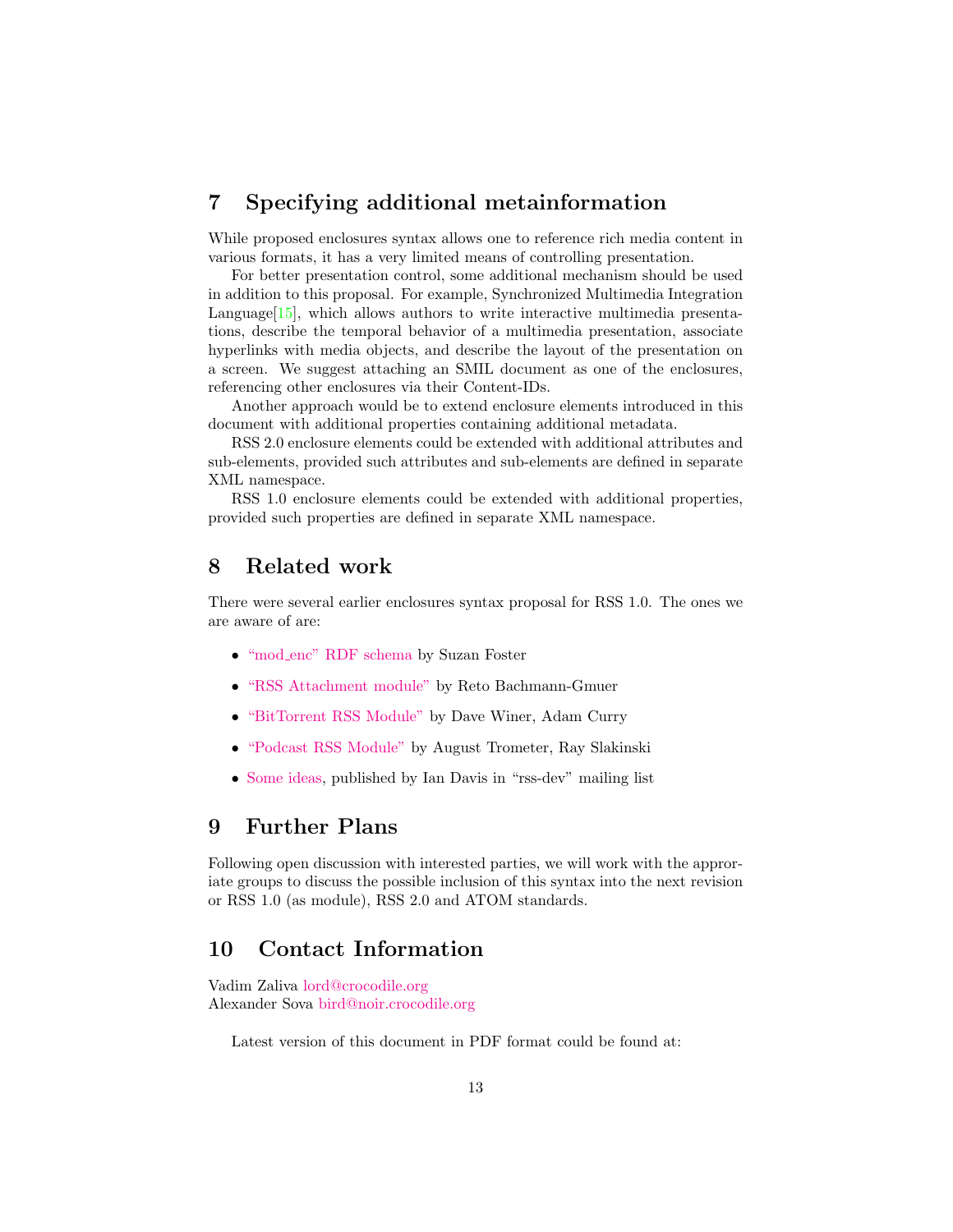[http://www.crocodile.org/lord/RSSenclosures/RSSenclosures.pdf.](http://www.crocodile.org/lord/RSSenclosures/RSSenclosures.pdf) Latest version of this document in HTML format could be found at: [http://www.crocodile.org/lord/RSSenclosures/.](http://www.crocodile.org/lord/RSSenclosures/) Latest version of RDF schema for RSS 1.0 enclosures could be found at: [http://www.crocodile.org/lord/RSSenclosures/enc](http://www.crocodile.org/lord/RSSenclosures/enc_schema.rdf) schema.rdf.

### <span id="page-13-0"></span>11 License

This work is licensed under a Creative Commons License[\[16\]](#page-13-8).

### References

- <span id="page-13-2"></span>[1] ["RDF Site Summary \(RSS\) 1.0"](http://web.resource.org/rss/1.0/spec)
- [2] ["RDF Site Summary 1.0 Modules"](http://web.resource.org/rss/1.0/modules/)
- [3] ["RDF/XML Syntax Specification"](http://www.w3.org/TR/rdf-syntax-grammar/)
- <span id="page-13-5"></span>[4] ["RDF Vocabulary Description Language 1.0: RDF Schema"](http://www.w3.org/TR/rdf-schema/)
- <span id="page-13-1"></span>[5] ["RSS 2.0 Specification"](http://blogs.law.harvard.edu/tech/rss)
- <span id="page-13-6"></span>[6] ["The Atom Syndication Format"](http://www.ietf.org/internet-drafts/draft-ietf-atompub-format-03.txt)
- [7] ["The Atom Publishing Protocol"](http://www.ietf.org/internet-drafts/draft-ietf-atompub-protocol-02.txt)
- [8] ["RFC 2045 Multipurpose Internet Mail Extensions \(MIME\) Part One:](http://www.faqs.org/rfcs/rfc2045.html) [Format of Internet Message Bodies"](http://www.faqs.org/rfcs/rfc2045.html)
- <span id="page-13-3"></span>[9] ["RFC 2046 - Multipurpose Internet Mail Extensions \(MIME\) Part Two:](http://www.faqs.org/rfcs/rfc2046.html) [Media Types"](http://www.faqs.org/rfcs/rfc2046.html)
- [10] ["RFC 2387 The MIME Multipart/Related Content-type"](http://www.ietf.org/rfc/rfc2387.txt)
- <span id="page-13-4"></span>[11] ["RFC 2392 - Content-ID and Message-ID Uniform Resource Locators"](http://www.ietf.org/rfc/rfc2392.txt)
- [12] ["MIME Encapsulation of Aggregate Documents, such as HTML](http://www.ietf.org/rfc/rfc2557.txt) [\(MHTML\)"](http://www.ietf.org/rfc/rfc2557.txt)
- [13] ["Tags for the Identification of Languages"](http://www.ietf.org/rfc/rfc1766.txt)
- [14] [Dave Winer: "Payloads for RSS"](http://www.thetwowayweb.com/payloadsforrss)
- <span id="page-13-7"></span>[15] ["Synchronized Multimedia Integration Language \(SMIL 2.0\)"](http://www.w3.org/TR/smil20/)
- <span id="page-13-8"></span>[16] [Creative Commons Attribution-ShareAlike 2.0 License](http://creativecommons.org/licenses/by-sa/2.0/)
- <span id="page-13-9"></span>[17] ["Propositions of Conventions for RDF"](http://www-sop.inria.fr/acacia/personnel/phmartin/RDF/conventions.html)
- [18] ["BitTorrent RSS Module"](http://www.reallysimplesyndication.com/bitTorrentRssModule)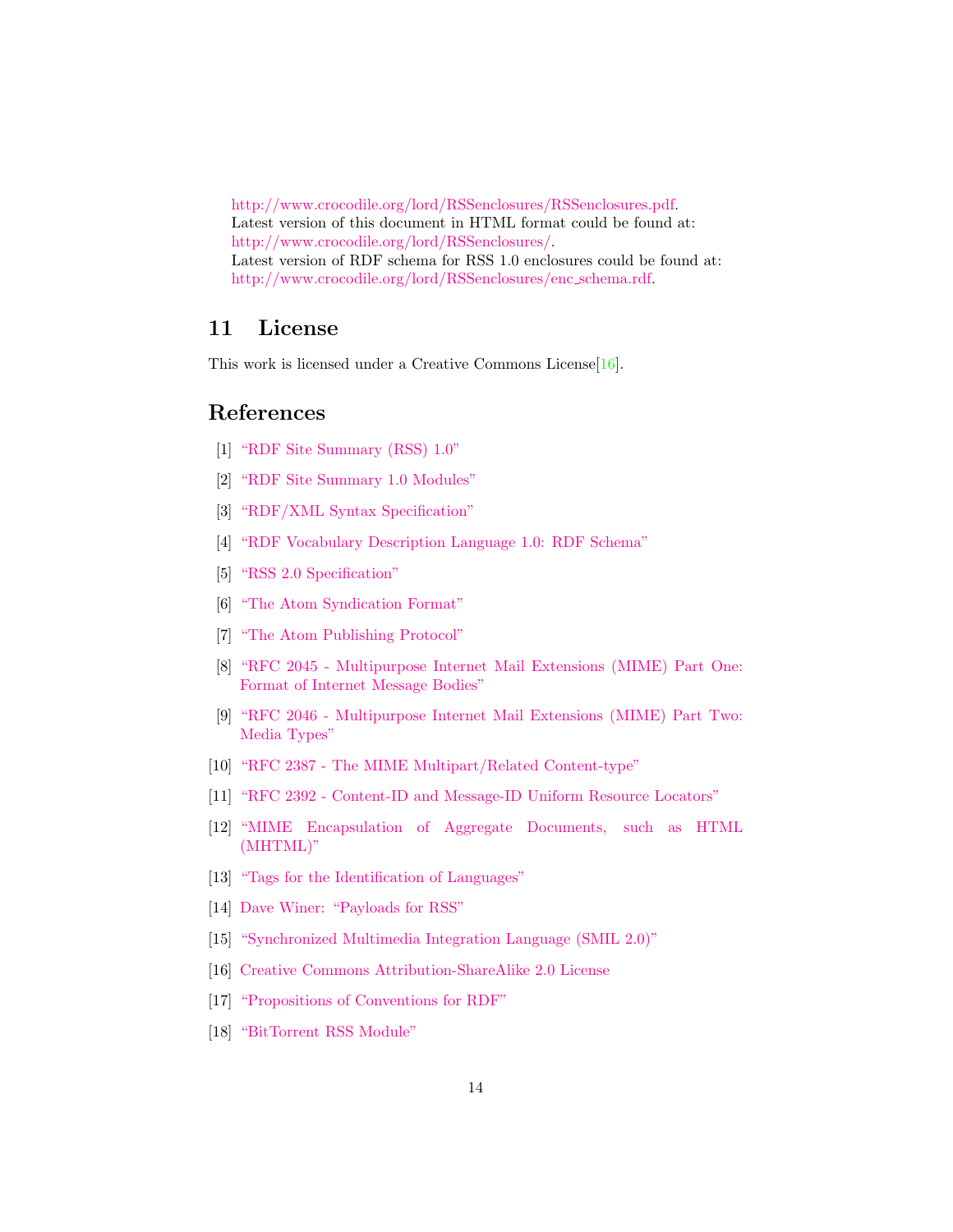- [19] [August Trometer, Ray Slakinski: "Podcast RSS Module"](http://ipodderx.com/podcastRSSModule)
- [20] [The Dublin Core Metadata Initiative](http://dublincore.org/)
- [21] [WGS 84 Geographic Point URI Space](http://placetime.com/geopoint/wgs84/)
- [22] [Getty Thesaurus of Geographic Names](http://www.getty.edu/research/conducting_research/vocabularies/tgn/index.html)
- [23] Sean B. Palmer: "address: [URI Scheme Proposal"](http://infomesh.net/2001/03/address/)
- [24] [An RDF Geo vocabulary](http://www.w3.org/2003/01/geo/)
- [25] [RDFMap \(RDF Mapping Language\)](http://fabl.net/lib/geography/map/1.1/index.html)

### <span id="page-14-0"></span>A XML Document Type Definition

Below is XML DTD fragment for proposed enclosures elements in RSS 2.0:

```
<!ELEMENT enc:Enclosures (enc:Enclosure | enc:Enclosures)+ >
<!ATTLIST enc:Enclosures kind (mixed | alternative | parallel) "mixed" >
<!ATTLIST enc:Enclosures rel CDATA #IMPLIED >
<!ATTLIST enc:Enclosures description CDATA #IMPLIED >
<!ATTLIST enc:Enclosures Content-ID CDATA #IMPLIED >
<!ELEMENT enc:Enclosure EMPTY >
<!ATTLIST enc:Enclosure url CDATA #REQUIRED >
\le!ATTLIST enc:Enclosure type
<!ATTLIST enc:Enclosure transport CDATA #IMPLIED >
<!ATTLIST enc:Enclosure location CDATA #IMPLIED >
%\that inc:Enclosures rel CDATA #IMPERPRIENT enc:Enclosures quality CDATA ...
<!ATTLIST enc:Enclosures quality CDATA "1" >
<!ATTLIST enc:Enclosure length CDATA #IMPLIED >
<!ATTLIST enc:Enclosures description CDATA #IMPLIED >
<!ATTLIST enc:Enclosure Content-ID CDATA #IMPLIED >
```
### <span id="page-14-1"></span>B RDF Schema for Enclosures

Below is enclosures RDF vocabulary definition using RDF Schema[\[4\]](#page-13-5):

```
<?xml version="1.0" encoding='us-ascii'?>
<!DOCTYPE rdf:RDF [
         <!ENTITY xsd "http://www.w3.org/2001/XMLSchema#">
          <!ENTITY dc "http://purl.org/dc/elements/1.1/">
          <!ENTITY rdf "http://www.w3.org/1999/02/22-rdf-syntax-ns#">
          <!ENTITY rdfs "http://www.w3.org/2000/01/rdf-schema#">
          <!ENTITY rss "http://purl.org/rss/1.0/">
]>
```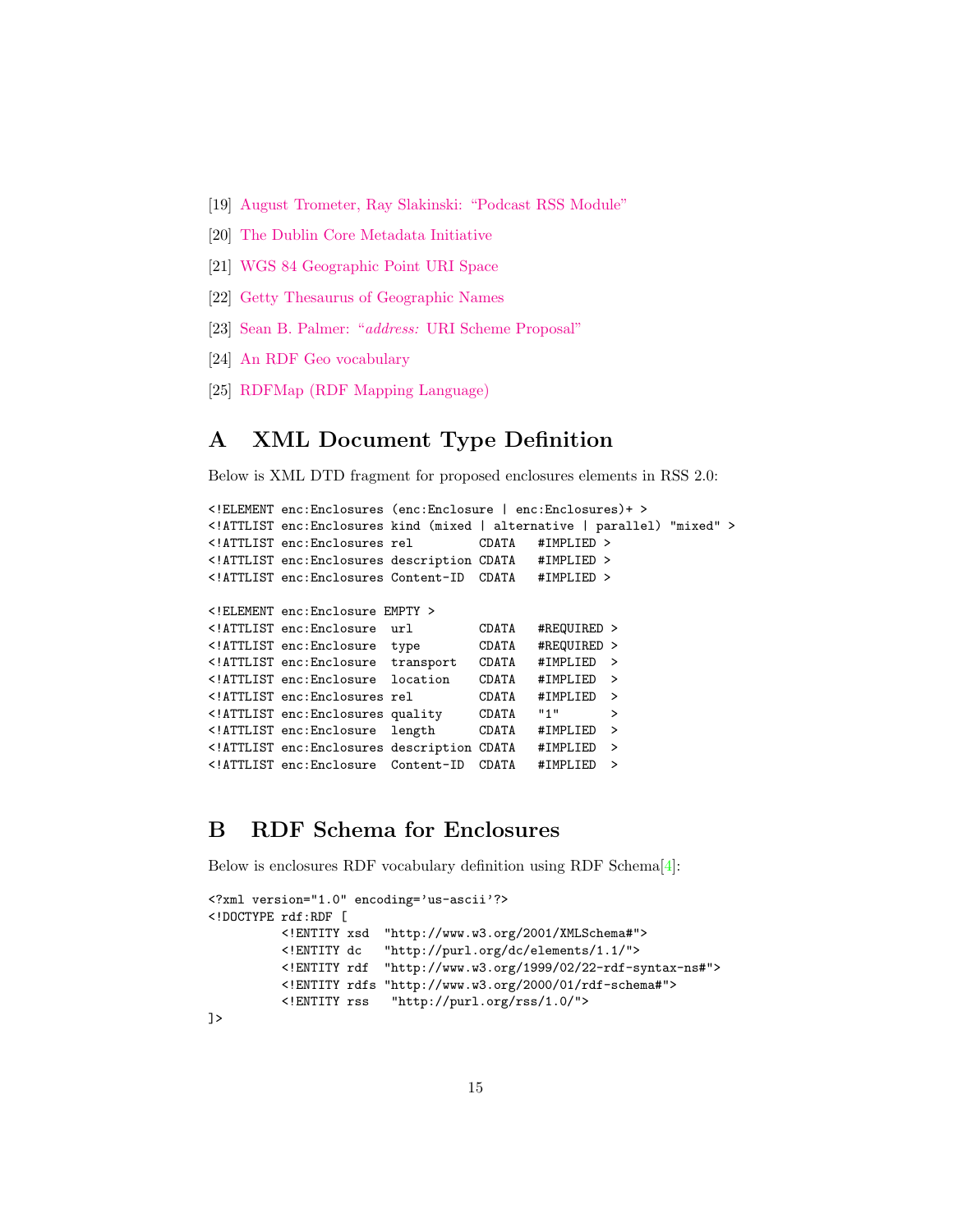```
<! -RDF Schema for RSS 1.0 enclosures proposal. Full text of proposal
     could be found at:
     http://www.crocodile.org/lord/RSSenclosures/RSSenclosures.pdf
     Latest version of this schema file could be downloaded from:
     http://www.crocodile.org/lord/RSSenclosures/enc_schema.rdf
     (C)2004 Vadim Zaliva <lord@crocodie.org>,
             Alexander Sova <br/> <br/> <br/>Alexander Sova <br/><br/>\textsc{cyc}This work is licensed under a
     Creative Commons Attribution-ShareAlike 2.0 License:
     http://creativecommons.org/licenses/by-sa/2.0/
  -->
<rdf:RDF
 xmlns: rdf = "krdf;"xmlns:rdfs = "&rdfs;"
 xmlns:dc = "kdc;"xmlns:rss = "&rss;"
  xml:base = "http://crocodile.org/ns/rss/1.0/enclosures">
   <!-- Classes -->
    <!-- This is base abstract class which should not be
         used directly in the documents -->
    <rdfs:Class rdf:about="#BaseEnclosure"
                rdfs:label="Base Enclosure">
        <rdfs:subClassOf rdf:resource="&rdf;Resource"/>
    \langlerdfs:Class>
    <rdfs:Class rdf:about="#Enclosure"
                rdfs:label="Enclosure">
        <rdfs:subClassOf rdf:resource="#BaseEnclosure"/>
    </rdfs:Class>
    <rdfs:Class rdf:about="#Enclosures"
                rdfs:label="Enclosures">
        <rdfs:subClassOf rdf:resource="#BaseEnclosure"/>
    \langlerdfs:Class>
    <rdfs:Class rdf:about="#Parallel"
                rdfs:label="Parallel">
        <rdfs:subClassOf rdf:resource="&rdfs;Container"/>
    \langlerdfs:Class>
    <!-- Data types -->
```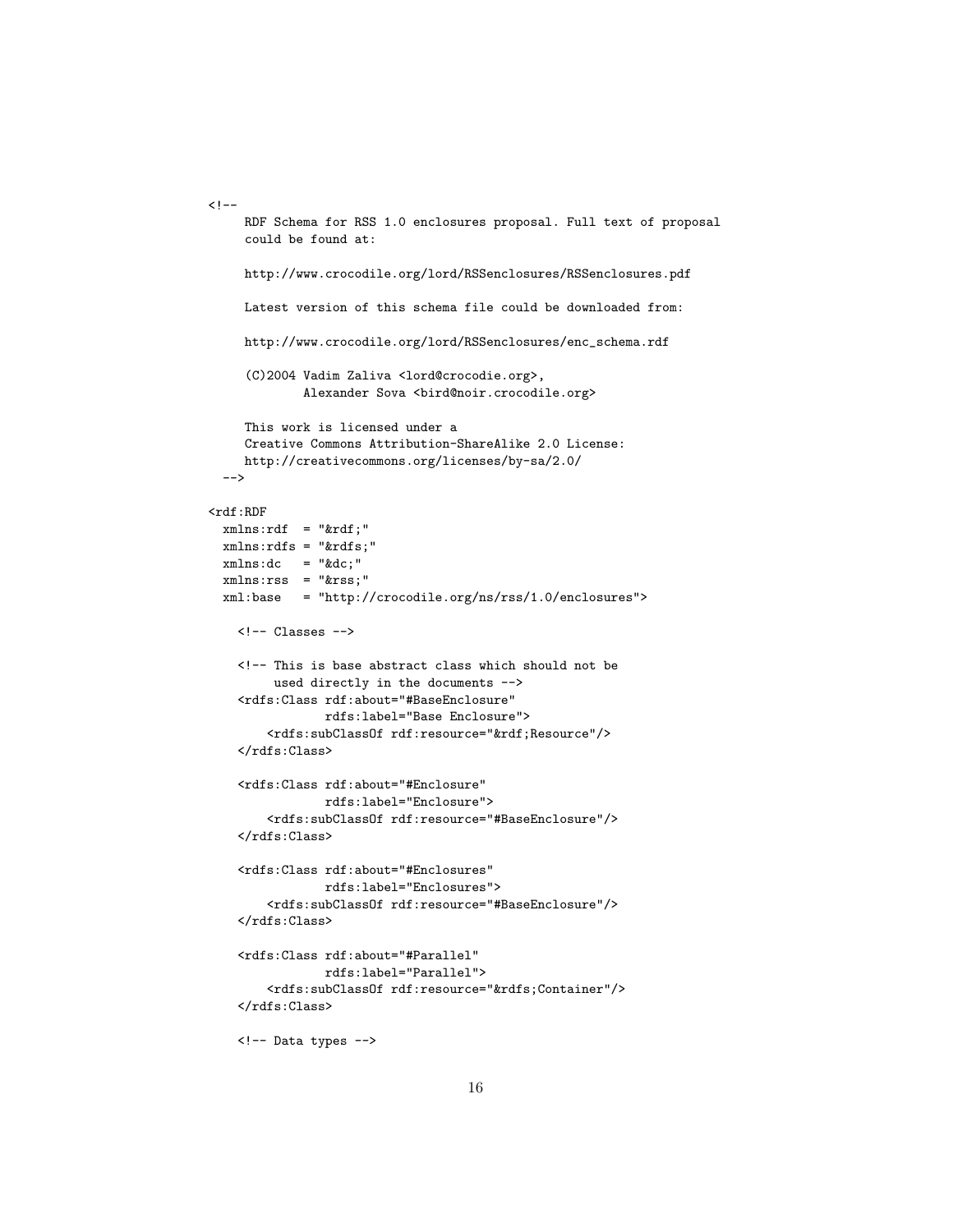```
<rdfs:Datatype rdf:about="&xsd;nonNegativeInteger"/>
<rdfs:Datatype rdf:about="&xsd;float"/>
<rdfs:Datatype rdf:about="&xsd;anyURI"/>
<rdfs:Datatype rdf:about="&xsd;string"/>
<!-- Properties common for 'enclosure' and 'enclosures' -->
<rdf:Property rdf:about="#rel"
             rdfs:label="rel">
    <rdfs:domain rdf:resource="#BaseEnclosure"/>
    <rdfs:range rdf:resource="&xsd;string"/>
</rdf:Property>
<rdf:Property rdf:about="#description"
              rdfs:label="Description"
              rdfs:comment="A short text description of the enclosure">
    <rdfs:subPropertyOf rdf:resource="&dc;description"/>
    <rdfs:domain rdf:resource="#BaseEnclosure"/>
</rdf:Property>
<!-- Properties specific to 'Enclosure' -->
<rdf:Property rdf:about="#url"
              rdfs:label="URL">
    <rdfs:domain rdf:resource="#Enclosure"/>
    <rdfs:range rdf:resource="&xsd;anyURI"/>
</rdf:Property>
<rdf:Property rdf:about="#type"
              rdfs:label="Type">
    <rdfs:subPropertyOf rdf:resource="&dc;format"/>
    <rdfs:domain rdf:resource="#Enclosure"/>
</rdf:Property>
<rdf:Property rdf:about="#location"
              rdfs:label="Location">
    <rdfs:subPropertyOf rdf:resource="&dc;coverage"/>
    <rdfs:domain rdf:resource="#Enclosure"/>
</rdf:Property>
<rdf:Property rdf:about="#transport"
             rdfs:label="Transport">
    <rdfs:domain rdf:resource="#Enclosure"/>
    <rdfs:range rdf:resource="&xsd;string"/>
</rdf:Property>
<rdf:Property rdf:about="#length"
              rdfs:label="Length">
    <rdfs:domain rdf:resource="#Enclosure"/>
```